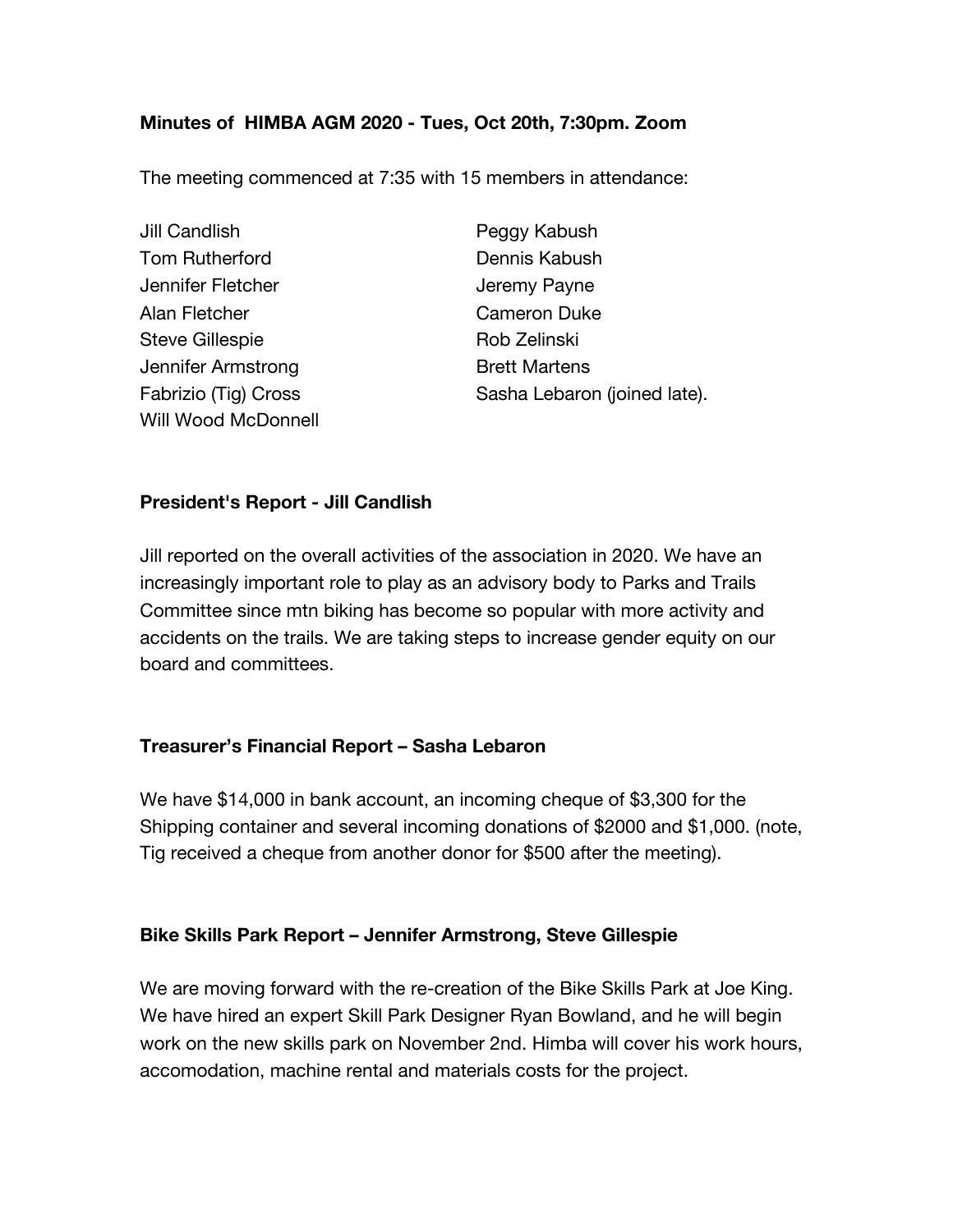### **Projected Budget for BSP Project:**

| Ryan's Work Day Rate                                 |        | \$400/day up to 18 days | \$7200 |
|------------------------------------------------------|--------|-------------------------|--------|
| Machine Rental, 1 month                              | \$2750 |                         | \$2750 |
| Transport (AFC will deliver both ways, saves \$1200) |        |                         |        |
| Accommodation, 1 month                               | \$1500 |                         | \$1500 |
| Materials, Signage, Misc.                            | \$1500 |                         | \$1500 |

\_\_\_\_\_\_\_\_\_\_\_\_\_\_\_\_\_\_\_\_\_\_\_\_\_\_\_\_\_\_\_\_\_\_\_\_\_\_\_\_\_\_\_\_\_\_\_\_\_\_\_\_\_\_\_\_\_\_\_\_\_\_\_\_\_\_\_\_\_\_\_

 $\textsf{Total}$   $\$12,950$ 

Motion - Jennifer Motioned and Jill seconded that HIMBA approve the projected budget for the Skill Park Upgrade. The motion carried unanimously.

**Budget for Upcoming Year** was looked at but not discussed:

Projected Budget for Expenses 2021

Total - \$3000 \$1500 map \$500 signage/trail vol. days \$1000 Miscellaneous, eg. Website (upgrade for donations)

# **Trails Committee Report - Tom Rutherford**

 Trails Volunteer Update - Tom updated on trails that have been worked on, plans for future work, and mentioned the Adopt-a-Trail program.

 P&T Liaison report - Regional District representative will be coming over to review black diamond trails and signage. Sasha commented that the P&T Comm will await Himba's response before they make a decision on the BIke Camps proposal. Sasha also mentioned that he will be stepping off of the P&T Comm in the near future.

 Trail Character Spreadsheet and Map - Tig reviewed the extensive consultation and updating process of these. Their importance was reiterated as tools for communication with the P&T committee as well as with the public trail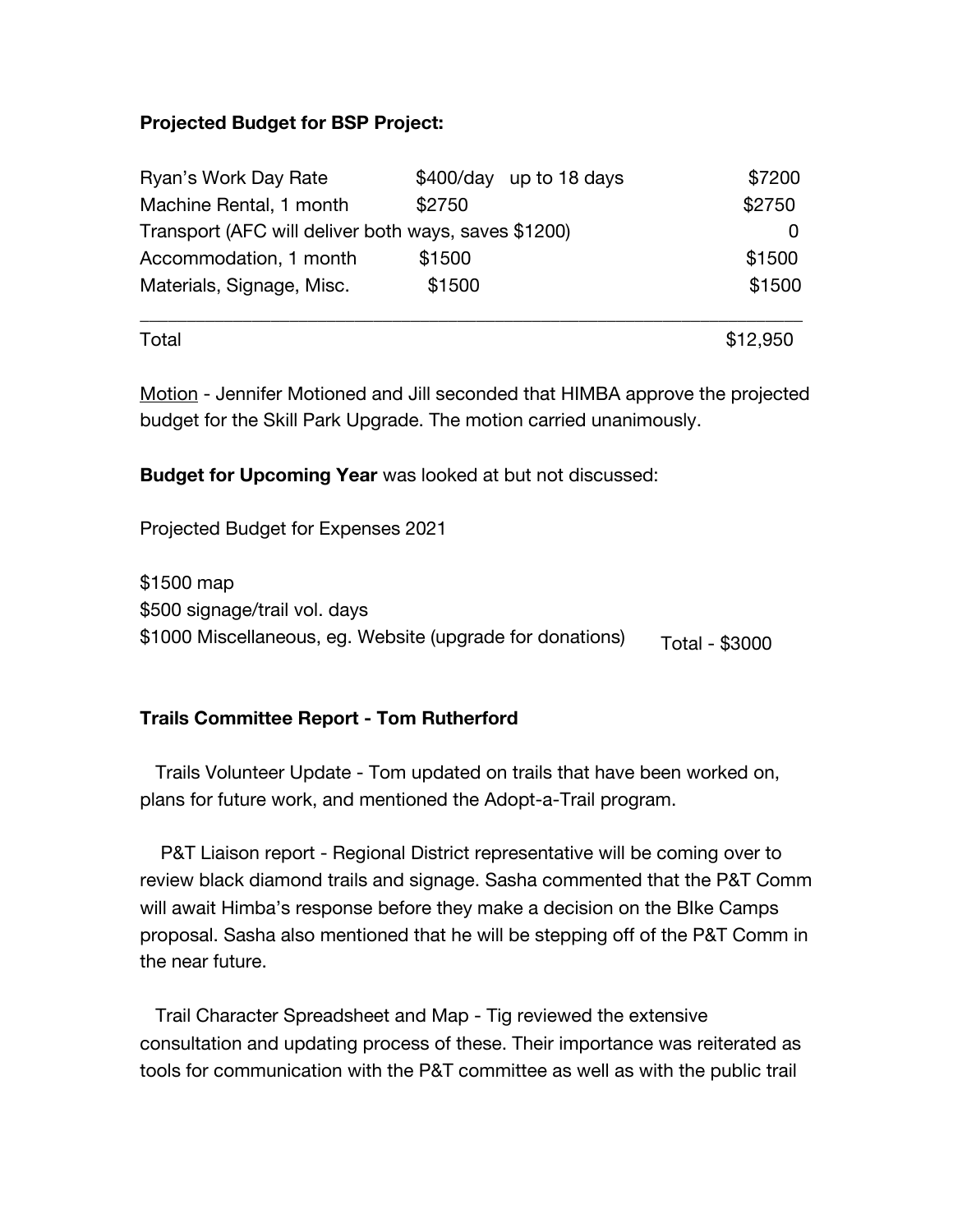users. The map is also a fundraiser, and Tig mentioned the larger wall version as a possible future fundraiser.

### **New Business and Discussions:**

### Signage on trails:

There was discussion regarding trail signage. While some felt that signage could be added or made more clear in specific instances, (such as for safety issues such as on gap jumps and black diamond features), the general consensus was that we need to be careful to avoid too much and end up with "sign pollution" that many felt would detract from the experience of being in nature.

Mtn. Bike Camps Proposal: Two documents were provided: Chris' proposal outline and synopsis of Himba board's previous discussion points. The pros and cons of MTB camps on Hornby were discussed at length. Steve vouched for the character of the applicant and felt that he could be counted on to produce a camp that was sensitive to the concerns many Hornby-based riders have regarding trail degradation and crowding on the trails. There were still many concerns voiced regarding off-island commercial use of trails, over-promotion of tourism, and further changing the character of the trails and community.

The general feeling was very mixed at this time and letters/emails of support/concern were invited to be sent to Himba or P&T Comm. It was determined that we would table a decision for a later meeting.

# **Election of HIMBA Board & Executive.**

HIMBA will attempt to bring gender balance to our board and committees wherever possible. Elected to the board, and subsequently elected by acclamation to Executive:

Jill Candlish (President) Jeremy Payne (Vice-President) Peggy Kabush (Treasurer) Fabrizio (Tig) Cross (Secretary) Tom Rutherford Taio Samuel Cam Duke